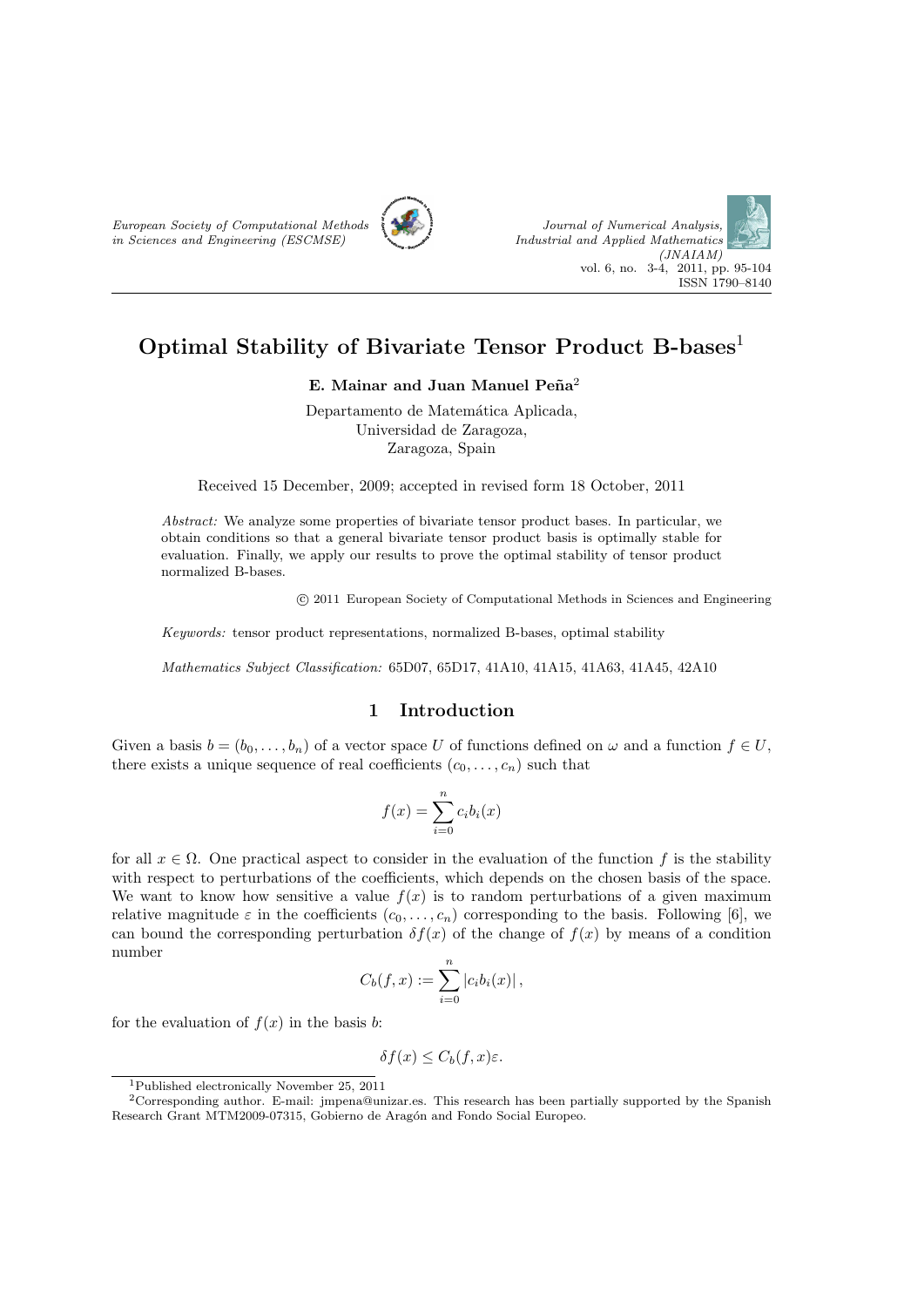We shall consider that a basis *b* is optimally stable among the nonnegative bases of its space *U* if there does not exist any other basis *u* of nonnegative functions such that  $C_u(f, x) \leq C_b(f, x)$ for each function  $f \in U$  evaluated at every *x*. In general, existence or uniqueness of optimally stable bases cannot be guaranteed. In [6] it was proved that the Bernstein basis is optimally stable among all nonnegative bases of the space of polynomials of degree less than or equal to n. In [10] it was proved that, among all nonnegative bases of its space, the B-spline basis is optimally stable for evaluating spline functions.

A basis of nonnegative functions that form a partition of the unity is called *blending*. The *collocation matrix* of a system of functions  $(u_0(t), \ldots, u_n(t))$   $t \in I$ , at  $t_0 < \cdots < t_m$  in *I* is given by

$$
M\begin{pmatrix} u_0, \dots, u_n \\ t_0, \dots, t_m \end{pmatrix} := (u_j(t_i))_{i=0,\dots,m; j=0,\dots,n}.
$$
 (1)

A matrix is *totally positive* if all its minors are nonnegative and a system of functions is totally positive when all its collocation matrices (1) are totally positive. If the basis functions form a partition of the unity, we say that the basis is normalized. It is well-known that shape preserving representations of curves are associated with normalized totally positive bases (cf. [2], [7]).

In contrast to the space of algebraic polynomials, which possesses normalized totally positive bases on any compact interval, there are other spaces such as the space of the trigonometric polynomials (see [11]) or the spaces  $\langle 1, \ldots, t^{n-2}, \cos(wt), \sin(wt) \rangle$ ,  $n > 1$  mentioned above, with no normalized totally positive bases on any compact interval. Finding domain intervals where we can guarantee the existence of shape preserving representations is one of the main tasks to carry out when dealing with these spaces. Another crucial task consists of finding properties of the spaces resembling the good properties of the Bernstein basis. When the space has a normalized totally positive basis, the Bernstein-like bases are provided by the normalized B-bases, which present optimal shape preserving properties (see [2], [3], [12]). A totally positive basis  $(b_0, \ldots, b_n)$  of a space *U* is a *B-basis* if for any other totally positive basis  $(u_0, \ldots, u_n)$  of *U* the matrix *K* of change of basis

$$
(u_0,\ldots,u_n)=(b_0,\ldots,b_n)K
$$

is totally positive (all its minors are nonnegative). In Theorem 4.2 of [3] it was proved that a space with a normalized totally positive basis always has a unique normalized B-basis. For instance, the Bernstein basis is the normalized B-basis in the case of the space of polynomials of degree at most *n* on a compact interval (see [2]) or the B-spline basis is the normalized B-basis in the case of the space of spline polynomials.

The following sufficient condition for B-bases corresponds to the implication (ii) implies (i) of Theorem 3.2 of [12] and is going to be used in the upcoming proofs.

**Lemma 1** Let *U* be a vector space of functions defined on a closed set  $I \subset \mathbb{R}$  with a normal*izable (respectively, normalized) totally positive basis and let*  $(v_0, \ldots, v_n)$  be a basis (respectively, *normalized basis) of U formed by nonnegative functions. Assume that for each*  $i = 0, 1, \ldots, n$ ,  $I_i := \{t \in I_i | v_i(t) \neq 0\}$  is an interval and let  $a_i \in \mathbf{R} \cup \{-\infty\}$  and  $b_i \in \mathbf{R} \cup \{+\infty\}$  be the infimum *and supremum, respectively, of Ii. If*

$$
a_j \le a_k
$$
,  $b_j \le b_k$ ,  $\lim_{t \to a_j^+} \frac{v_k(t)}{v_j(t)} = 0$  and  $\lim_{t \to b_k^+} \frac{v_j(t)}{v_k(t)} = 0$ 

*whenever*  $j < k$ *, then*  $(v_0, \ldots, v_n)$  *is a B-basis (respectively, the normalized B-basis) of* U.

Other properties satisfied by these bases, such as optimal stability, were shown (see [13]). Here we analyze some properties of bivariate tensor product B-bases. In particular we prove their optimal stability, which could be expected taking into account the optimal stability of the tensor product Bernstein and B-spline bases (see [8]) and that of rational Bernstein basis (see [5]).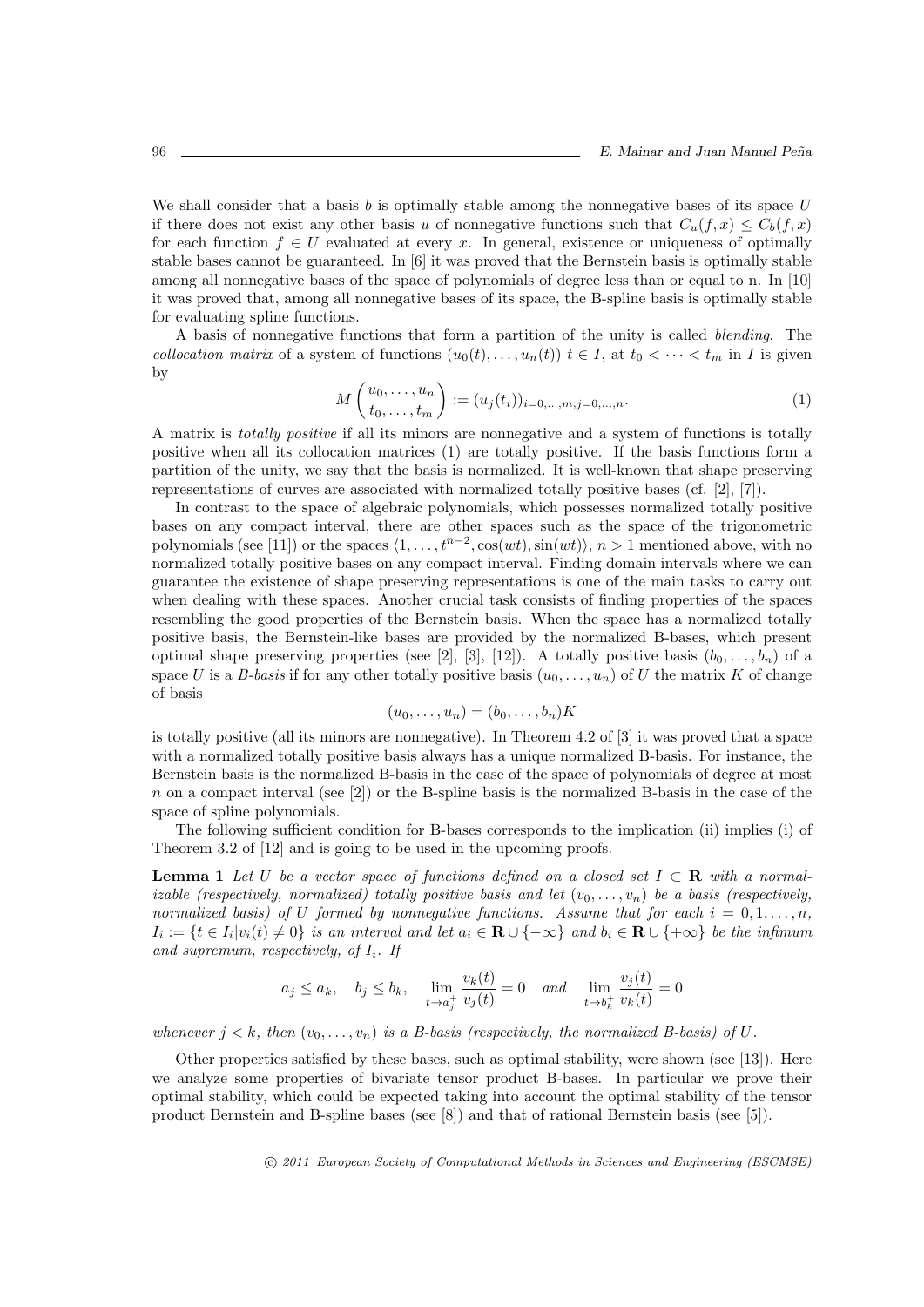*Optimal Stability of Bivariate Tensor Product B-bases* 97

## **2 Optimal stability of bivariate tensor product bases**

Let  $(u_0^1, \ldots, u_m^1)$  and  $(u_0^2, \ldots, u_n^2)$   $m > 1$ ,  $n > 1$ , be bases for two spaces  $U_m^1$  and  $U_n^2$  of functions defined on intervals  $[a_1, b_1]$  and  $[a_2, b_2]$ , respectively. The system *b* of tensor-product functions defined by

$$
b := (u_i^1 \otimes u_j^2)_{i=0,\dots,m, j=0,\dots,n} \tag{2}
$$

is a basis of the space  $U_m^1 \otimes V_n^2$  of bivariate functions defined on  $\Omega = [a_1, b_1] \times [a_2, b_2]$ . We order the elements of  $b = (b_{ij})_{i=0,\dots,m,j=0,\dots,n}$  in lexicographical order.

In order to study the optimal stability of bases (2) we need to introduce some basic notations. Let *U* be a finite dimensional vector space of functions defined on  $\Omega \subset \mathbb{R}^s$  and let  $b = (b_0, \ldots, b_n)$ be a basis for *U*. Given a function  $f = \sum_{i=0}^{n} c_i b_i \in U$  we are interested in measures for the sensitivity of  $f(x)$  to perturbations in the coefficients  $c = (c_j)_{j=0,...,n}$  of f. If  $g = \sum_{i=0}^{n} (1 + \delta_i)c_i b_i$ is related to *f* by a relative perturbation  $\delta = (\delta_i)_{i=0,\dots,n}$  in *c*, then for any  $x \in \Omega$ 

$$
|f(x) - g(x)| = \left| \sum_{i=0}^{n} \delta_i c_i b_i(x) \right| \le ||\delta||_{\infty} \sum_{i=0}^{n} |c_i b_i(x)|.
$$
  

$$
C_b(f, x) := \sum_{i=0}^{n} |c_i b_i(x)|,
$$
 (3)

The number

$$
C_b(f, x) := \sum_{i=0}^{\infty} |c_i b_i(x)|,
$$
 (3)

acts as a condition number for the evaluation of  $f$  at the point  $x$  using the basis  $b$  (see [6], [10]). We can take the size of *f* into account and define related numbers by

cond(b; f, x) := 
$$
\frac{C_b(f, x)}{\|f\|_{\infty}} = \frac{\sum_{i=0}^{n} |c_i b_i(x)|}{\|\sum_{i=0}^{n} c_i b_i\|_{\infty}},
$$
 (4)

or by  $cond(b; f) := sup_{x \in \Omega} cond(b; f, x)$  and  $cond(b) := sup_{f \in U} cond(b; f)$  (see [8]).

We observe that for  $f, g \in U$  as above and  $x \in \Omega$ 

$$
|f(x) - g(x)| \le \varepsilon C_b(f, x),
$$

and

$$
\frac{|f(x) - g(x)|}{\|f\|_{\infty}} \le \varepsilon \operatorname{cond}(b; f, x) \le \varepsilon \operatorname{cond}(b; f) \le \varepsilon \operatorname{cond}(b),
$$

where  $\varepsilon = ||\delta||_{\infty}$ . Thus the condition numbers can be used to measure the sensitivity of f to perturbations in the coefficients.

**Definition 1** *Given a set B of bases of a vector space U of functions defined on*  $\Omega$ *, we say that a* basis  $b \in B$  *is optimally stable for the evaluation of functions if there does not exist (up to permutation or scaling)* a basis  $u \in B$  *such that* 

$$
cond(u; f, x) \leq cond(b; f, x)
$$

*for each function*  $f \in U$  *evaluated at every*  $x \in \Omega$ *.* 

Let *u, v* be two bases of *U*. It obviously follows from the previous definitions that cond $(u; f, x) \leq$ cond $(v; f, x)$  if and only if  $C_u(f, x) \leq C_v(f, x)$ . Thus, we could have defined optimal stability in terms of the condition number (3) instead of the condition number (4). Also one can easily check that if  $\text{cond}(u; f, x) \leq \text{cond}(v; f, x) \ \forall f \in U, \forall x \in \Omega \ \text{then } \text{cond}(u) \leq \text{cond}(v).$ 

The following auxiliary results can be found in [8]. Besides, Lemma 2 is closely related to Theorem 2.1 of [6].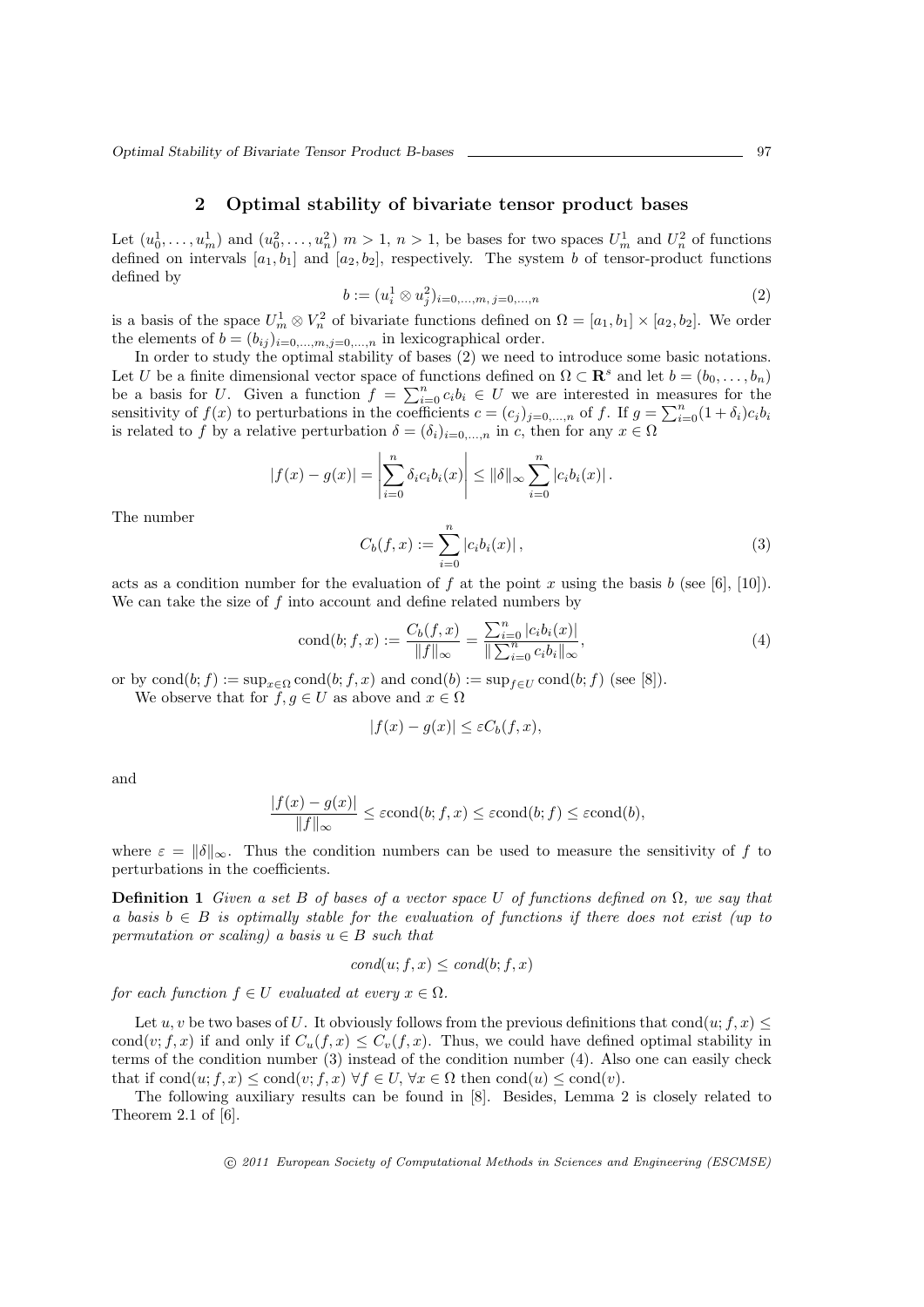**Lemma 2** *Let U be a finite dimensional vector space of functions defined on*  $\Omega \subset \mathbb{R}^s$ *. Let*  $u, v$  *be two bases of nonnegative functions of U. Then*

$$
cond(u; f, x) \leq cond(v; f, x), \quad \forall f \in U, \ \forall x \in \Omega
$$
\n
$$
(5)
$$

*if and only if the matrix*  $A$  *such that*  $v = uA$  *is nonnegative.* 

**Lemma 3** *Let M be a nonsingular and nonnegative matrix such that the first and last nonzero entry of each column of*  $M^{-1}$  *is positive. Then*  $M = PD$ *, where*  $D$  *is a diagonal matrix with positive diagonal elements and P is a permutation matrix.*

**Lemma 4** *Let u and b be nonnegative bases for a finite dimensional vector space U of functions defined on a set*  $\Omega \in \mathbb{R}^s$ *. Suppose that the change of basis matrix A defined by*  $b = uA$  *is nonnegative and that the first and last nonzero element in each column of*  $A^{-1}$  *is positive. Then*  $u = b$  *up to a permutation and positive scaling.*

The following result gives conditions so that a tensor-product basis is optimally stable.

**Theorem 1** Let  $(u_0^1, \ldots, u_m^1)$  and  $(u_0^2, \ldots, u_n^2)$  be nonnegative bases for two spaces  $U_m^1$  and  $U_m^2$ *defined on intervals* [*a*1*, b*1] *and* [*a*2*, b*2]*, respectively, satisfying*

$$
\lim_{t \to a_k^+} \frac{u_i^k(t)}{u_j^k(t)} = 0 \quad \text{if } i > j \quad \text{and} \quad \lim_{t \to b_k^-} \frac{u_i^k(t)}{u_j^k(t)} = 0 \quad \text{if } i < j \tag{6}
$$

*for*  $k = 1, 2$ *. Let*  $b = (b_{ij})_{i=0,\dots,m,j=0,\dots,n}$  *be the tensor-product basis* 

$$
b_{ij}(x,y) = u_i^1(x)u_j^2(y)
$$

of the space  $U_m^1 \otimes U_n^2$  of bivariate functions defined on  $\Omega = [a_1, b_1] \times [a_2, b_2]$ . If  $\tilde{b} = (\tilde{b}_{ij})_{i=0,...,m, j=0,...,n}$ *is a basis of nonnegative functions of*  $U_m^1 \otimes U_n^2$  *with* 

$$
cond(\tilde{b}; f, (x, y)) \leq cond(b; f, (x, y))
$$
\n<sup>(7)</sup>

*for each function*  $f \in U_m^1 \otimes U_n^2$  *evaluated at every*  $(x, y) \in \Omega$ *, then*  $\tilde{b} = b$  *up to permutation and positive scaling.*

**Proof.** By Lemma 2 there exists a nonnegative matrix *A* such that  $b = \tilde{b}A$  and, by Lemma 4 it is enough to show that the first and last nonzero element in each column of *A−*<sup>1</sup> is positive. Fix a column  $\beta$  of  $A^{-1}$  and let  $(c_{ij})_{i=0,\dots,m,j=0,\dots,n}$  be the elements of  $A^{-1}$  in this column so that

$$
\tilde{b}_{\beta}(x,y) = \sum_{i=0}^{m} \sum_{j=0}^{n} c_{ij} b_{ij}(x,y) = \sum_{i=0}^{m} \sum_{j=0}^{n} c_{ij} u_i^1(x) u_j^2(y).
$$
\n(8)

Let  $(i_1, j_1)$  be the index of the first nonzero  $c_{ij}$  in (8). Let us prove that  $c_{i_1j_1}$  is positive. Clearly, the function  $\tilde{b}_{\beta}$  of (8) can be written as

$$
\tilde{b}_{\beta}(x,y) = u_{i_1}^1(x) \left( \sum_{j=j_1}^n c_{i_1j} u_j^2(y) \right) + \sum_{i=i_1+1}^m u_i^1(x) \left( \sum_{j=0}^n c_{ij} u_j^2(y) \right).
$$
\n(9)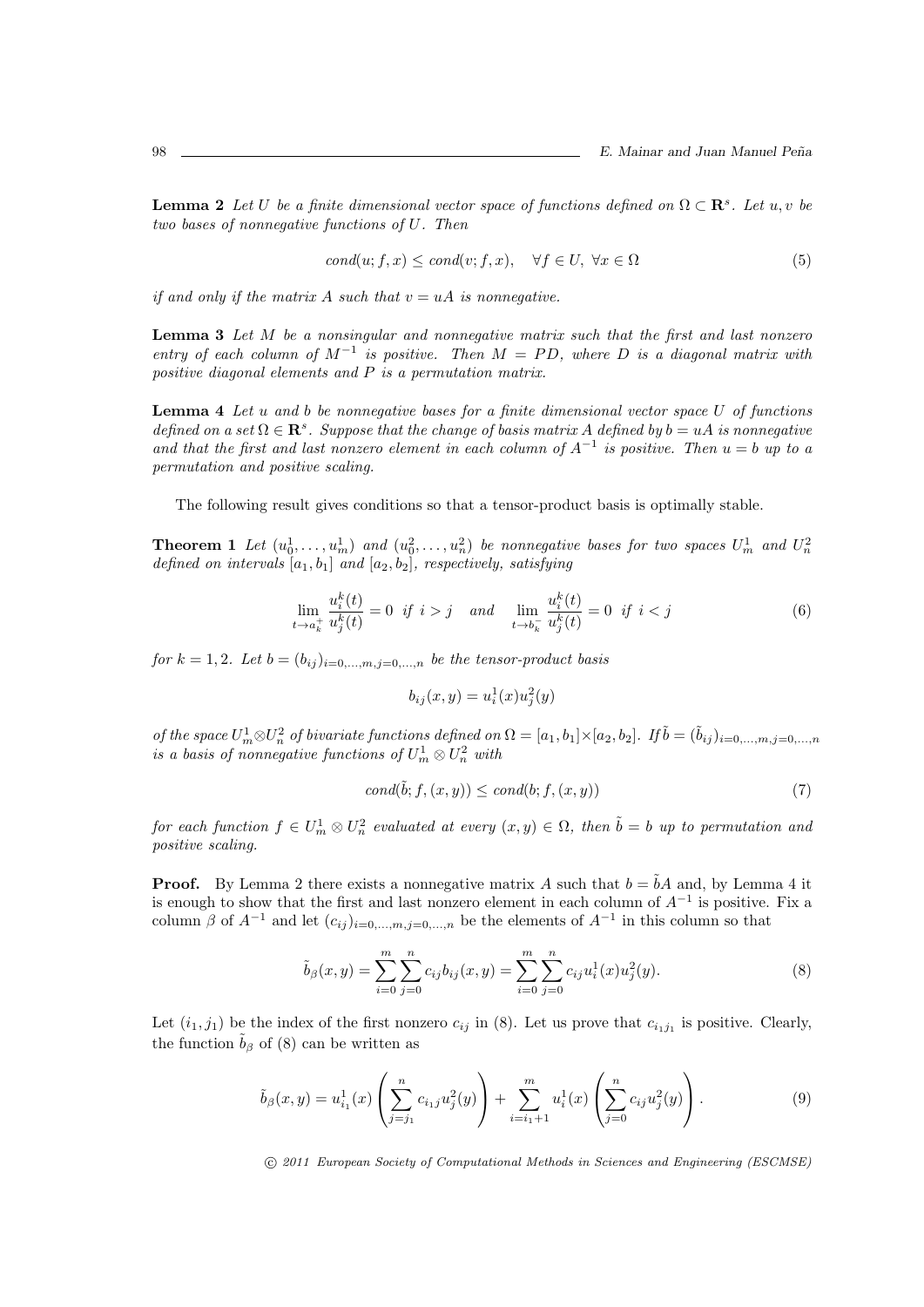Using the nonnegativity of  $\tilde{b}_{\beta}$  and  $u_{i_1}^1$  joint with (9) and (6) we have that

$$
0 \leq \lim_{x \to a_1^+} \frac{\tilde{b}_{\beta}(x, y)}{u_{i_1}^1(x)} = \sum_{j=j_1}^n c_{i_1 j} u_j^2(y) + \lim_{x \to a_1^+} \sum_{i=i_1+1}^m \frac{u_i^1(x)}{u_{i_1}^1(x)} \left( \sum_{j=0}^n c_{i j} u_j^2(y) \right)
$$
  

$$
= \sum_{j=j_1}^n c_{i_1 j} u_j^2(y).
$$
 (10)

By (6) and the nonnegativity of  $\bar{v}(y) := \sum_{j=j_1}^n c_{i,j} u_j^2(y)$  and  $u_{j_1}^2$  we deduce that

$$
0 \leq \lim_{y \to a_2^+} \frac{\bar{v}(y)}{u_{j_1}^2(y)} = c_{i_1 j_1} + \sum_{j=j_1+1}^n c_{i_1 j} \lim_{y \to a_2^+} \frac{u_j^2(y)}{u_{j_1}^2(y)} = c_{i_1 j_1}.
$$

Let  $c_{i_2j_2}$  be the last nonzero coefficient in (8). Applying a reasoning analogous to the proof of the positivity of  $c_{i_1j_1}$ , but taking limits as  $x \to b_1^-$  and  $y \to b_2^-$ , we may deduce that  $c_{i_2j_2} > 0$ , that is, the last nonzero entry of each column of  $A^{-1}$  is positive.

Conditions (6) of Theorem 1 also allow us to apply the result to B-bases. As a direct consequence of the previous result and Lemma 1 we can deduce the following Corollary that guarantees the optimal stability of general bivariate tensor product B-bases. Examples of B-bases can be seen in [3] and [12]. In the next section, we focus on spaces mixing algebraic and trigonometric of hyperbolic polynomials.

**Corollary** 1 Let  $(u_0^1, \ldots, u_m^1)$  and  $(u_0^2, \ldots, u_n^2)$   $m > 1$ ,  $n > 1$ , be B-bases for two spaces  $U_m^1$  and  $U_n^2$  *of functions defined on intervals*  $[a_1, b_1]$  *and*  $[a_2, b_2]$ *, respectively. The tensor-product basis*  $b = (b_{ij})_{i=0,...,m,j=0,...,n}$  *with* 

$$
b_{ij}(x,y) = u_{i,m}(x)v_{j,n}(y)
$$

*is optimally stable for the evaluation on*  $\Omega = [a_1, b_1] \times [a_2, b_2]$  *of functions of*  $U_m \otimes V_n$ .

# **3 Examples**

Rational Bézier and B-spline surfaces are handy and versatile tools to represent a large variety of surfaces. However there are surfaces of interest in geometry and engineering, like the helicoid or the catenoid which can only be approximately represented by rational functions. The construction and analysis of new function spaces, more flexible than polynomials but with the same nice structural properties, constitutes an interesting new research trend in CAD (see [1], [4], [9], [15], [14]).

In [9] a unified approach to deal with these type of spaces was introduced. In addition to the well known case of algebraic polynomials, this approach includes as particular examples the spaces

$$
H_n := \langle 1, \ldots, t^{n-2}, \cosh(\omega t), \sinh(\omega t) \rangle,
$$
  
\n
$$
T_n := \langle 1, \ldots, t^{n-2}, \cos(\omega t), \sin(\omega t) \rangle,
$$

for  $\omega \neq 0$  and  $n > 1$ , and piecewise functions composed by different spaces.

In order to deal with the complex geometry of real objects, we can consider the normalized B-bases of bivariate tensor product spaces obtained by considering the spaces studied in [9].

Let us consider the homogeneous linear differential equation

$$
u''(t) + a_0 u(t) = 0, \quad a_0 \in \mathbf{R}.\tag{11}
$$

The characteristic polynomial of (11),  $p(x) = x^2 + a_0$ , is an even function, and so the space  $U_1$  of solutions of (11) is invariant under translations and reflections. Clearly,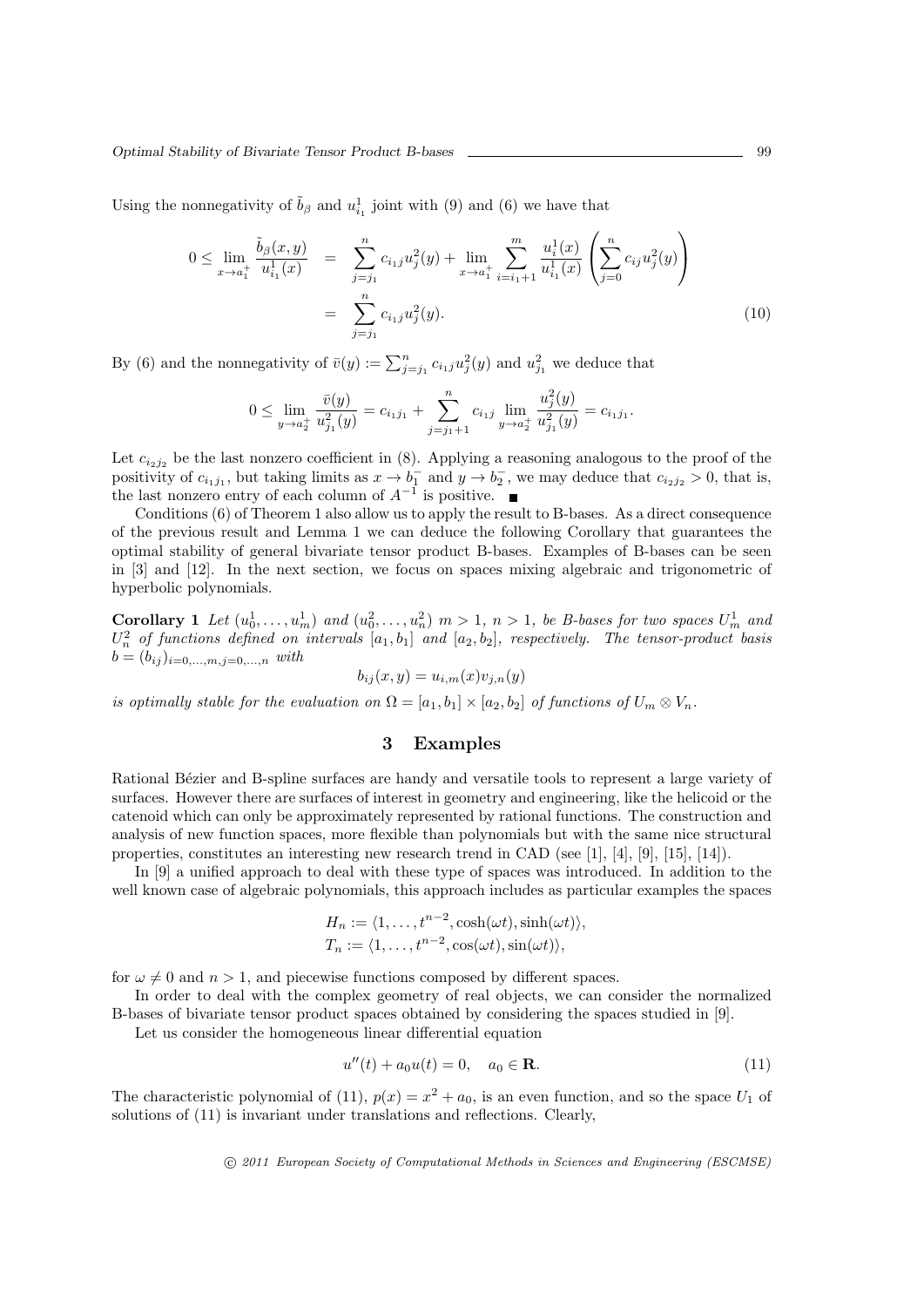- i) If  $p(x) = x^2$  then  $U_1 = \text{span}(1, t)$ .
- ii) If  $p(x) = x^2 \omega^2$ ,  $\omega \neq 0$ , then  $U_1 = \text{span}(\cosh(\omega t), \sinh(\omega t))$ .
- iii) If  $p(x) = x^2 + \omega^2$ ,  $\omega \neq 0$ , then  $U_1 = \text{span}\langle \cos(\omega t), \sin(\omega t) \rangle$ .

Let us now consider the initial value problem

$$
u''(t) + a_0 u(t) = 0, \quad a_0 \in \mathbf{R},
$$
  
 
$$
u(0) = 0, u'(0) = 1.
$$
 (12)

Let *S* be the unique solution of  $(12)$  and  $z<sub>S</sub>$  its first positive zero. Let us define

$$
u_{0,1}(t) := S(a-t)/S(a), \quad u_{1,1}(t) := S(t)/S(a), \quad t \in [0, a], \ 0 < a < z_S. \tag{13}
$$

It can be easily checked that

- i) If  $p(x) = x^2$ , then  $S(t) = t$  and  $z_S = +\infty$ .
- ii) If  $p(x) = x^2 \omega^2$ ,  $\omega \neq 0$ , then  $S(t) = \sinh(\omega t)/\omega$  and  $z_s = +\infty$ .
- iii) If  $p(x) = x^2 + \omega^2$ ,  $\omega \neq 0$ , then  $S(t) = \sin(\omega t)/\omega$  and  $z_s = \pi/\omega$ .

Observe that, except for the case i),  $1 \notin U_1$ . This implies that  $U_1$  has no normalized totally positive basis and therefore it does not possess shape preserving representations of curves. In order to obtain spaces with shape preserving representations including  $U_1$ , let us study the space of the integrals of the functions of *U*1.

Let us recall that, for a given space of functions *U*, the space of the derivatives *U ′* is defined by

$$
U' := \{u' \mid u \in U\}.
$$

For  $n > 1$ , the  $(n + 1)$ -dimensional spaces  $U_n$  such that  $U'_k = U_{k-1}$  for all  $k = 2, \ldots, n$  are:

- i) If  $p(x) = x^2$  then  $U_n = \langle 1, ..., t^n \rangle$ .
- ii) If  $p(x) = x^2 \omega^2$ ,  $\omega \neq 0$ , then  $U_n = \langle 1, \ldots, t^{n-2}, \cosh(\omega t), \sinh(\omega t) \rangle$ .
- iii) If  $p(x) = x^2 + \omega^2$ ,  $\omega \neq 0$ , then  $U_n = \langle 1, \ldots, t^{n-2}, \cos(\omega t), \sin(\omega t) \rangle$ .

In [9] we proved that for  $n > 1$  and  $a < z<sub>S</sub>$  the normalized B-basis of  $U<sub>n</sub>$  can be defined recursively by:

$$
u_{0,n}(t) := 1 - \int_0^t \delta_{0,n-1} u_{0,n-1}(s) ds,
$$
  
\n
$$
u_{i,n}(t) := \int_0^t (\delta_{i-1,n-1} u_{i-1,n-1}(s) - \delta_{i,n-1} u_{i,n-1}(s)) ds, \quad i = 1, ..., n-1,
$$
  
\n
$$
u_{n,n}(t) := \int_0^t \delta_{n-1,n-1} u_{n-1,n-1}(s) ds,
$$
\n(14)

for  $t \in [0, a]$ , where  $\delta_{i,n-1} := 1/\int_0^a u_{i,n-1}(s) ds$ ,  $i = 0, ..., n-1$  and  $(u_{0,1}, u_{1,1})$  is the system defined in (13).

Let us now illustrate the optimal stability (in the sense explained above) of tensor-product normalized B-bases (14) with examples.

Let us consider tensor-products of the normalized B-basis of  $H_3 := \langle 1, t, \cosh t, \sinh t \rangle$  and  $T_2 := \langle 1, \cos t, \sin t \rangle$  obtained by (14).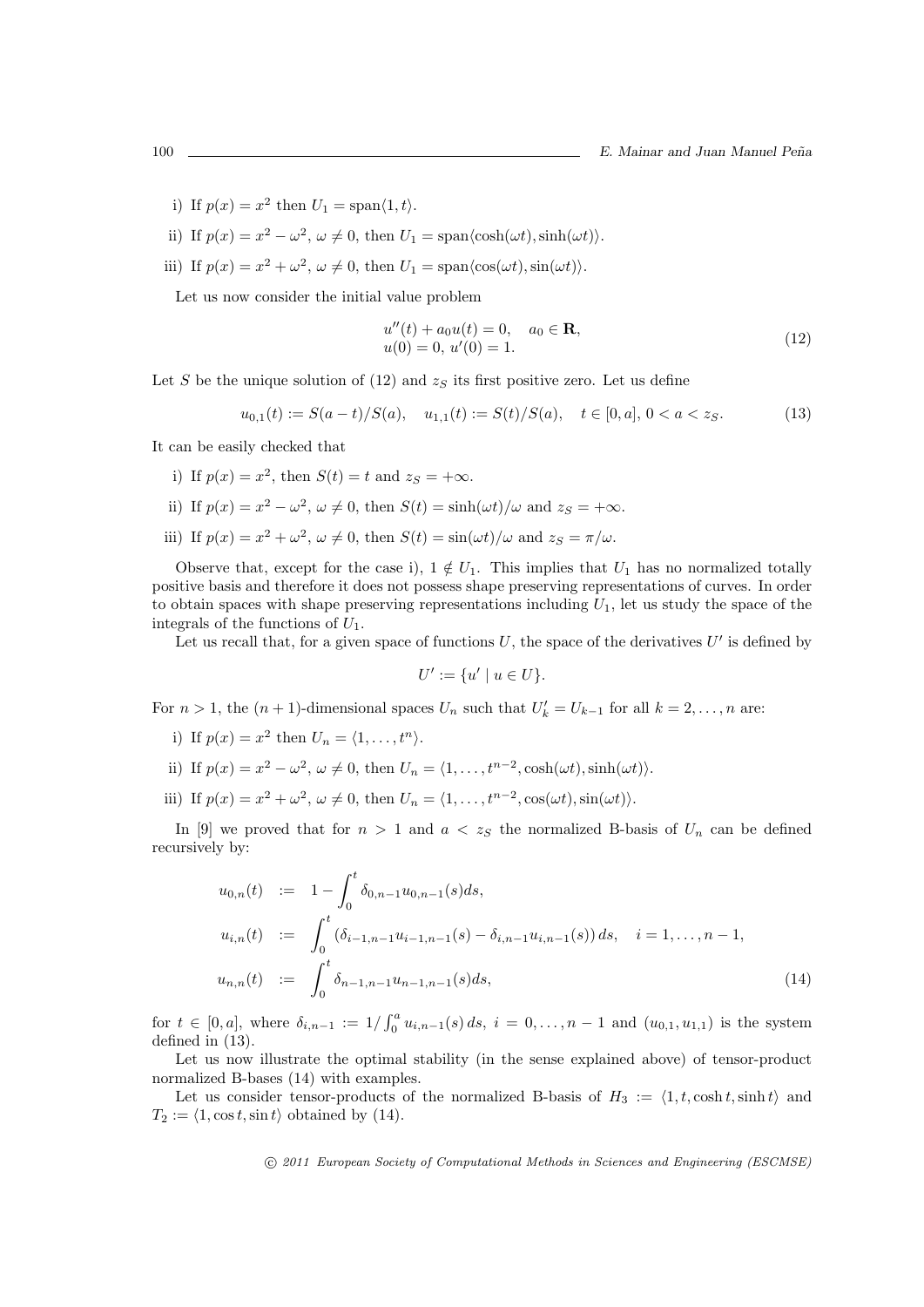Using (14) and (13) with  $S(t) = \sinh t$  we have obtained the normalized B-bases of  $H_3$ :

$$
v_{3,3}(t) = \frac{t - \sinh t}{M - \sinh M}, \quad v_{0,3}(t) = v_{3,3}(M - t),
$$
  
\n
$$
v_{2,3}(t) = \frac{(1 + \cosh M)t + \sinh(M - t) - \sinh t - \sinh M}{(1 + \cosh M)M - 2\sinh M} - v_{3,3}(t),
$$
  
\n
$$
v_{1,3}(t) = v_{2,3}(M - t),
$$
\n(15)

 $t \in [0, M], M < z_S = +\infty.$ 

Using (14) and (13) with  $S(t) = \sin t$  we have obtained the normalized B-bases of  $T_2$ :

$$
u_{2,2}(t) = \frac{1 - \cos t}{1 - \cos a}, \quad u_{0,2}(t) = u_{2,2}(a - t), \quad u_{1,2}(t) = 1 - u_{0,2}(t) - u_{2,2}(t), \tag{16}
$$

 $t \in [0, a], a < z_S = \pi.$ 

The catenoid (catenary of revolution) and the plane are the only surfaces of revolution which are also minimal surfaces. A catenoid patch can be given by the parametric equations

$$
c(u, v) = (\cosh v \cos u, \cosh v \sin u, v), \quad 0 \le u \le a, \quad 0 \le v \le M. \tag{17}
$$

In order to represent a catenoid patch as a tensor-product we have computed the coefficients of the functions  $\cosh t$  and  $t$  with respect to the normalized B-basis of  $H_3$  and the coefficients of the functions  $\sin t$ ,  $\cos t$  with respect to the normalized B-basis of  $T_2$  (see Table 1 and Table 2).

| function $ c_0 $ |                            | $c_2$                                  | $c_3$     |
|------------------|----------------------------|----------------------------------------|-----------|
|                  | $M-\sinh M$<br>$1-\cosh M$ | $\sinh M - M \cosh M$<br>$1 - \cosh M$ | M         |
| $\cosh t$        |                            | $M(1+\cosh M)-\sinh M$<br>$\sinh M$    | $\cosh M$ |

Table 1. Coefficients of *t* and cosh *t* with respect to the normalized B-basis of  $H_3 = \langle 1, t, \cosh t, \sinh t \rangle$ on  $[0, M]$ ,  $M > 0$ .

| function | c <sub>0</sub> | c <sub>1</sub>         | $c_2$     |
|----------|----------------|------------------------|-----------|
| $\sin t$ | $\mathcal{O}$  | $\sin a$<br>$1+\cos a$ | $\sin a$  |
| $\cos t$ |                |                        | $\cos ha$ |

Table 2. Coefficients of  $\sin t$  and  $\cos t$  with respect the normalized B-basis of  $T_2 = \langle 1, \sin t, \cos t \rangle$ on  $[0, a], a < \pi$ .

The catenoid patch (17) can be written as

$$
c(r,s) = \sum_{i=0}^{2} \sum_{j=0}^{3} \mathbf{p}_{i,j} u_{i,2}(r) v_{j,3}(r)
$$
 (18)

 $r \in [0, a]$ ,  $s \in [0, M]$ , where the control points  $\mathbf{p}_{i,j}$ , can be immediately obtained from the coefficients in Table 1 and Table 2 (see Figure 3).

In order to illustrate the optimal stability of the tensor product of the normalized B-bases (16) and (15) we have also considered the tensor product basis of  $T_2 \otimes H_3$  obtained by taking the basis of *T*2:

$$
(\tilde{v}_{0,2}(r), \tilde{v}_{1,2}(r), \tilde{v}_{2,2}(r)) = (1, \cos r, \sin r)
$$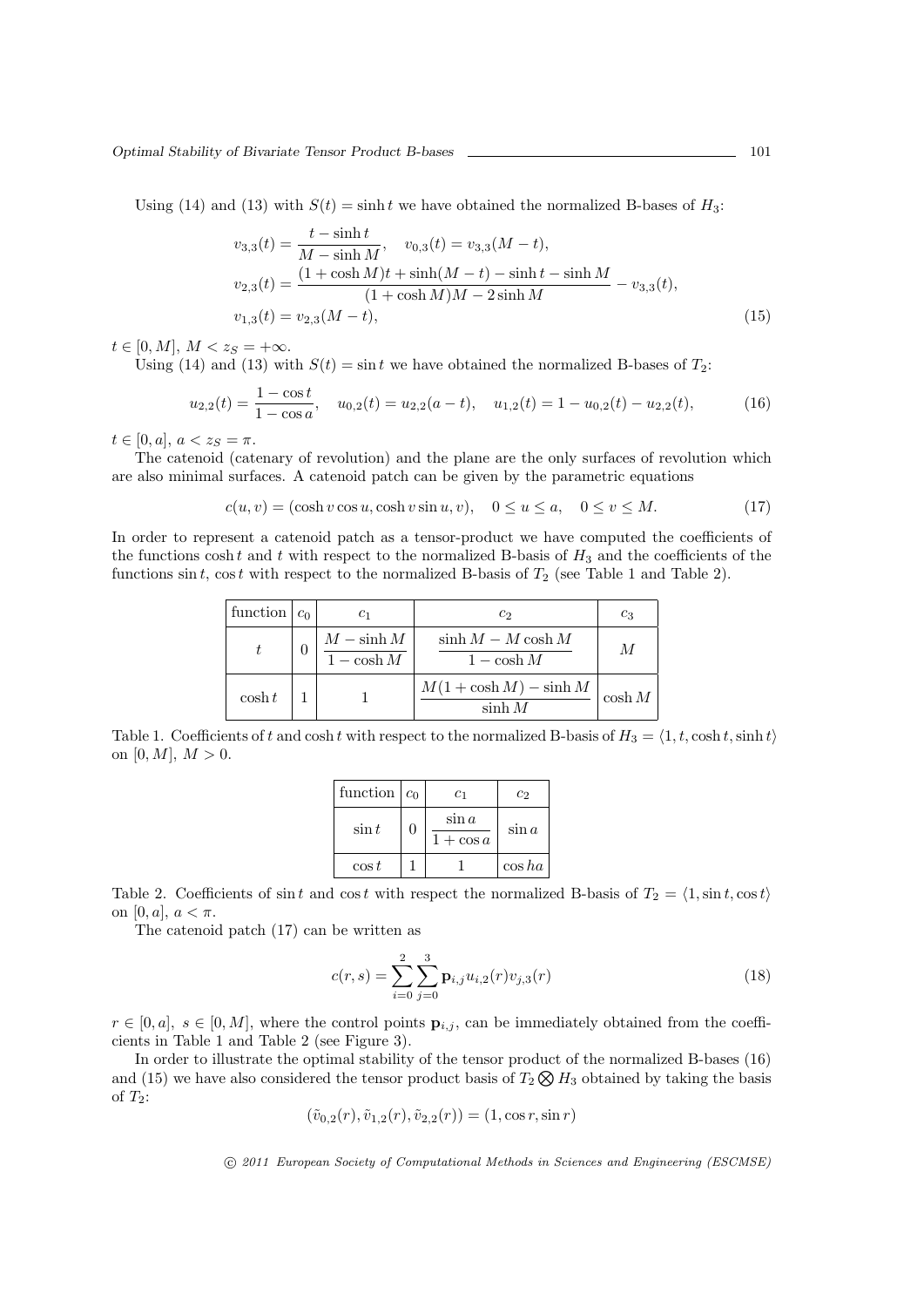

Figure 1: Catenoid patch and its control net with respect to the normalized B-basis of  $T_2 \otimes H_3$ .

and the basis of  $H_3$ :

$$
(\tilde{w}_{0,3}(s), \tilde{w}_{1,3}(s), \tilde{w}_{2,3}(s), \tilde{w}_{3,3}(s)) = (1, s, \cosh s, \sinh s).
$$

We have disturbed the control nets of the catenoid (17) with respect to both tensor-product bases with random disturbances  $\delta_{i,j} = m_{i,j} \times 10^{-e}$  *i* = 0, 1, 2 and *j* = 0, ..., 3 satisfying  $|m_{i,j}| \leq 1$  for  $e = 3, 6$  and we have compared the catenoid (17) with the obtained surfaces.

In Figure 2 we can see the plot of the surfaces

$$
e_1(r,s) = \sum_{i=0}^{2} \sum_{j=0}^{3} \delta_{i,j} u_{i,2}(r) v_{j,3}(r), \quad e_2(r,s) = \sum_{i=0}^{2} \sum_{j=0}^{3} \delta_{i,j} \tilde{v}_{i,2}(r) \tilde{w}_{j,3}(s),
$$

respectively, with random disturbances satisfying  $\delta_{i,j} = m_{i,j} \times 10^{-3}$  *i* = 0, 1, 2 and *j* = 0, ..., 3.

In Figure 3 we can see the plot of  $e_1(r, s)$  and  $e_2(r, s)$ , respectively, with random disturbances satisfying  $\delta_{i,j} = m_{i,j} \times 10^{-6}$  *i* = 0, 1, 2 and *j* = 0, ..., 3.

In these plots, we can immediately check that the errors obtained when representing the catenoid with the tensor-product normalized B-bases of  $T_2$  and  $H_3$  have a magnitude similar to the perturbations in the control net and they are considerably smaller than those obtained when representing the catenoid with the other tensor product basis.

#### **Acknowledgment**

The authors wish to thank the anonymous referees for their careful reading of the manuscript and their fruitful comments and suggestions.

#### **References**

- [1] J. M. Carnicer, E. Mainar and J. M. Peña, Critical length for design purposes and extended Chebyshev spaces. *Const. Approx.* **20** 55–71 (2004).
- [2] J. M. Carnicer and J. M. Peña, Shape preserving representations and optimality of the Bernstein basis. *Adv. Comput. Math.* **1** 173–196 (1993).
- [3] J. M. Carnicer and J. M. Peña, Totally positive bases for shape preserving curve design and optimality of B-splines. *Comput. Aided Geom. Design* **11** 635–656 (1994).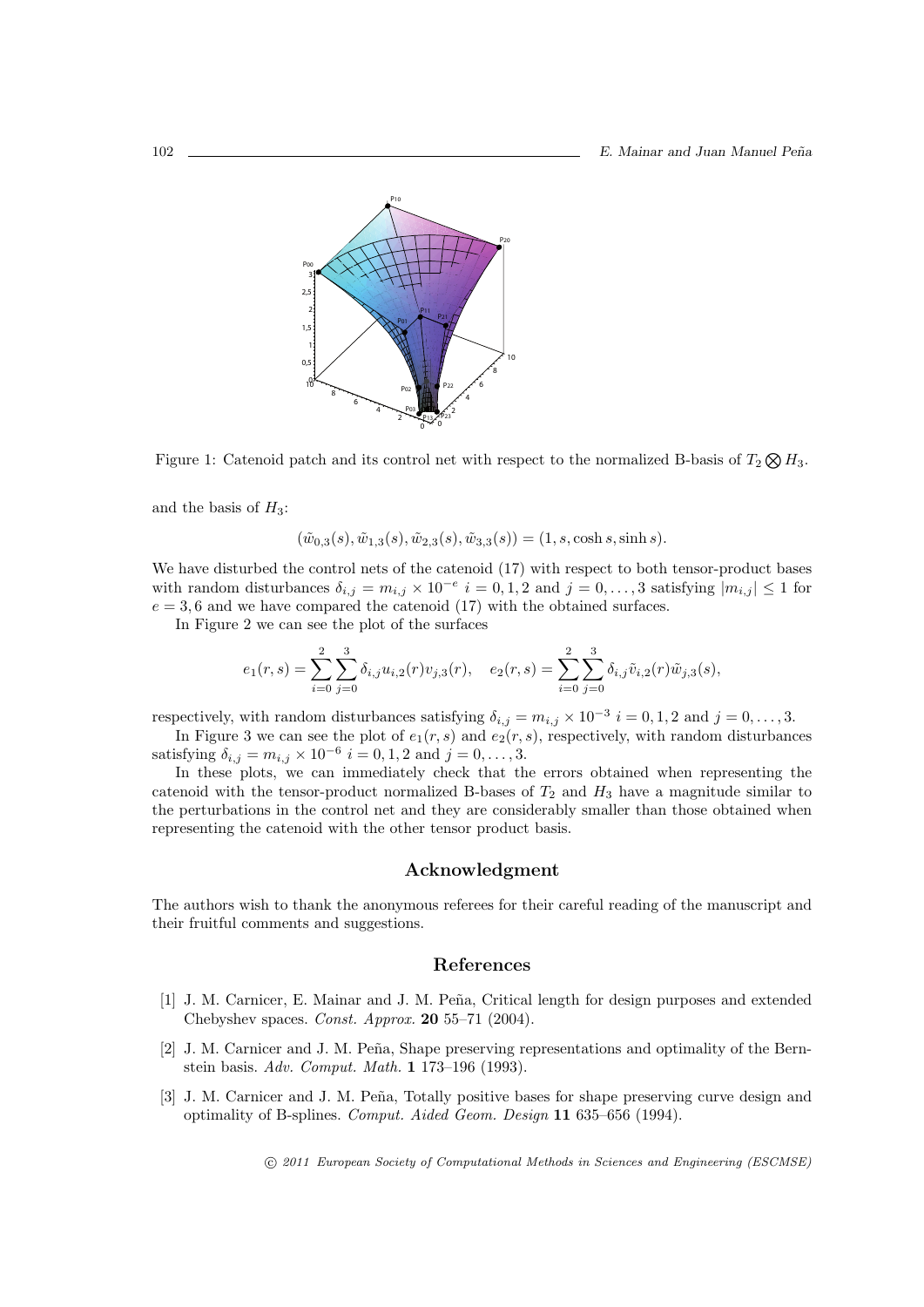

Figure 2: Plot of  $e_1(r, s)$  and  $e_2(r, s)$  with random disturbances satisfying  $\delta_{i,j} = m_{i,j} \times 10^{-3}$  $i = 0, 1, 2$  and  $j = 0, \ldots, 3$ .



Figure 3: Plot of  $e_1(r, s)$  and  $e_2(r, s)$  with random disturbances satisfying  $\delta_{i,j} = m_{i,j} \times 10^{-6}$  $i = 0, 1, 2$  and  $j = 0, \ldots, 3$ .

- [4] Q. Chen and G. Wang, A class of B´ezier-like curves. *Comput. Aided Geom. Design* **20** 29–39 (2003).
- [5] J. Delgado and J. M. Peña, A Corner Cutting Algorithm for Evaluating Rational Bézier Surfaces and the Optimal Stability of the Basis. *SIAM J. Sci. Comp.* **29** 1668–1682 (2007).
- [6] R. T. Farouki and T. N. T. Goodman, On the optimal stability of the Bernstein basis, *Math. Comp.* **65** 1553–1566 (1996).
- [7] T. N. T. Goodman, Shape preserving representations. In: Lyche T., Schumaker LL, editors. Mathematical methods in CAGD, Boston: Academic Press; 1989, p. 333–351.
- [8] T. Lyche and J. M. Peña, Optimally stable multivariate bases, *Advances in Computational Mathematics* **20** 149–159 (2004).
- [9] E. Mainar and J. M. Peña, A general class of Bernstein-like bases. *Computers and Mathematics with applications* **53** 1686–1703 (2007).
- [10] J. M. Pe˜na, B-splines and optimal stability *Math. Comp.* **6** 1555–1560 (1997).
- [11] J. M. Peña, Shape preserving representations for trigonometric polynomial curves. *Comput. Aided Geom. Design* **14** 5–11 (1997).